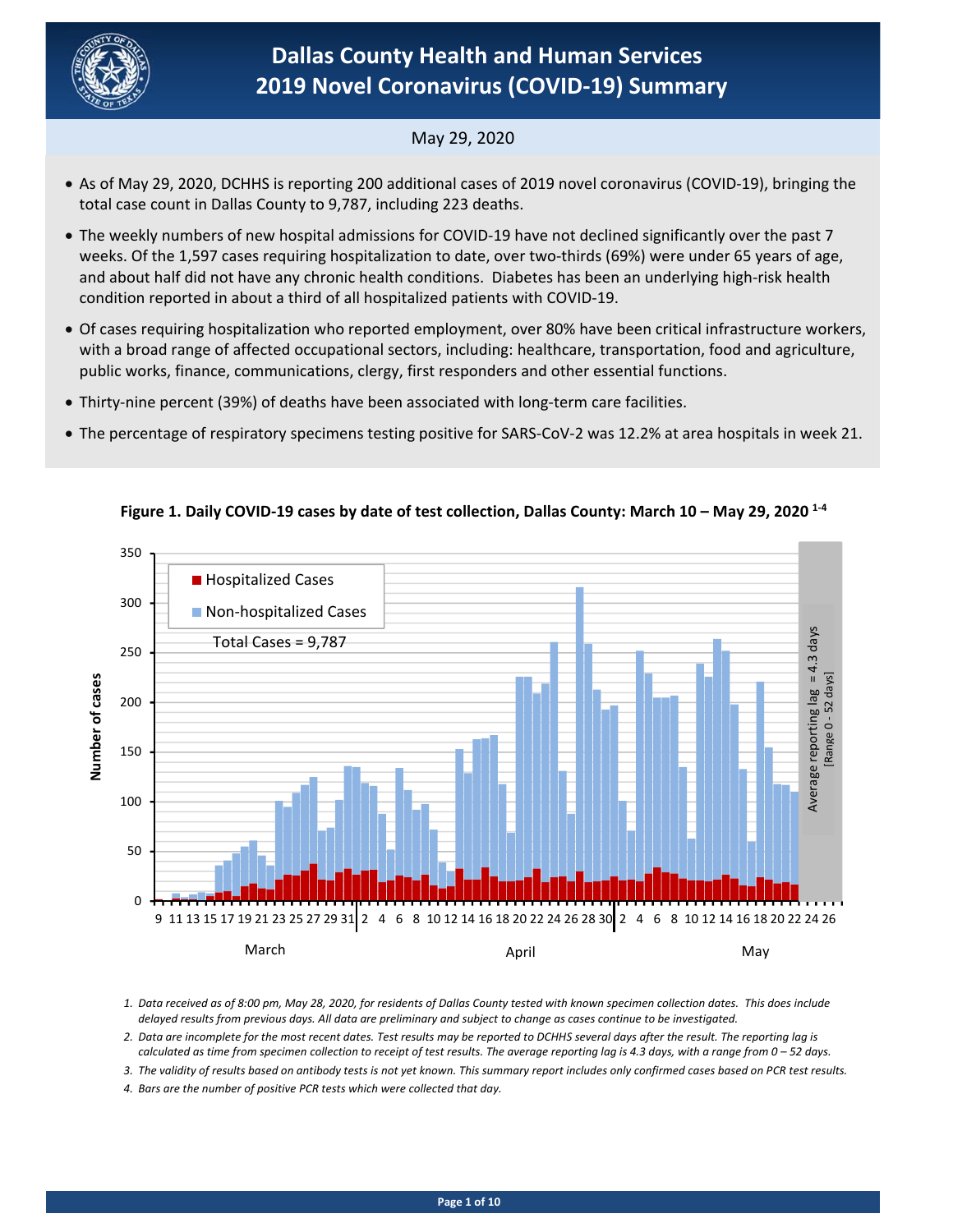



*1. Data received as of 8:00 pm, May 28, 2020, for residents of Dallas County tested with known specimen collection dates. This does include delayed results from previous days. All data are preliminary and subject to change as cases continue to be investigated.* 

*2. Data are incomplete for the most recent dates. Test results may be reported to DCHHS several days after the result. The reporting lag is calculated as time from specimen collection to receipt of test results. The average reporting lag is 4.3 days, with a range from 0 – 52 days.* 

| <b>Source of Laboratory Testing for Reported Positive PCR Tests</b> | # Tests<br>$(N=9,787)$ | % of Total<br><b>Cases</b> |
|---------------------------------------------------------------------|------------------------|----------------------------|
| Commercial or Hospital Laboratory*                                  | 9,030                  | 92%                        |
| Dallas LRN Laboratory                                               | 662                    | 7%                         |
| Other Public Health Laboratory                                      | 95                     | 1%                         |

|  |  | Table 1. Source of laboratory testing for confirmed cases of COVID-19, Dallas County |
|--|--|--------------------------------------------------------------------------------------|
|--|--|--------------------------------------------------------------------------------------|

*\* Includes: AIT, ARUP, CPL, Excelsior, LabCorp, Magnolia, Medfusion, Prism, Quest, Viracor, and multiple hospital laboratories*

| Table 2. Characteristics of cumulative confirmed COVID-19 cases, Dallas County: March 9 - May 29, 2020 |  |  |
|--------------------------------------------------------------------------------------------------------|--|--|
|--------------------------------------------------------------------------------------------------------|--|--|

|                                                                         | <b>Number</b> | % of Total Cases <sup>+</sup> |     |
|-------------------------------------------------------------------------|---------------|-------------------------------|-----|
| Total Cases in Dallas County residents                                  | $N = 9,787$   | 100%                          |     |
|                                                                         | 0 to 17       | 727                           | 7%  |
| Age Group (years)                                                       | 18 to 40      | 3,840                         | 40% |
|                                                                         | 41 to 64      | 3,903                         | 40% |
|                                                                         | $\geq 65$     | 1,216                         | 13% |
| Female                                                                  |               | 4,595                         | 48% |
| Sex                                                                     | Male          | 5,040                         | 52% |
| Not Hospitalized (Includes: Outpatient, urgent care, drive-through, ED) | 8,190         | 84%                           |     |
| <b>Ever Hospitalized</b>                                                |               | 1,597                         | 16% |

⁺*Percentages calculated among cases with known age/sex*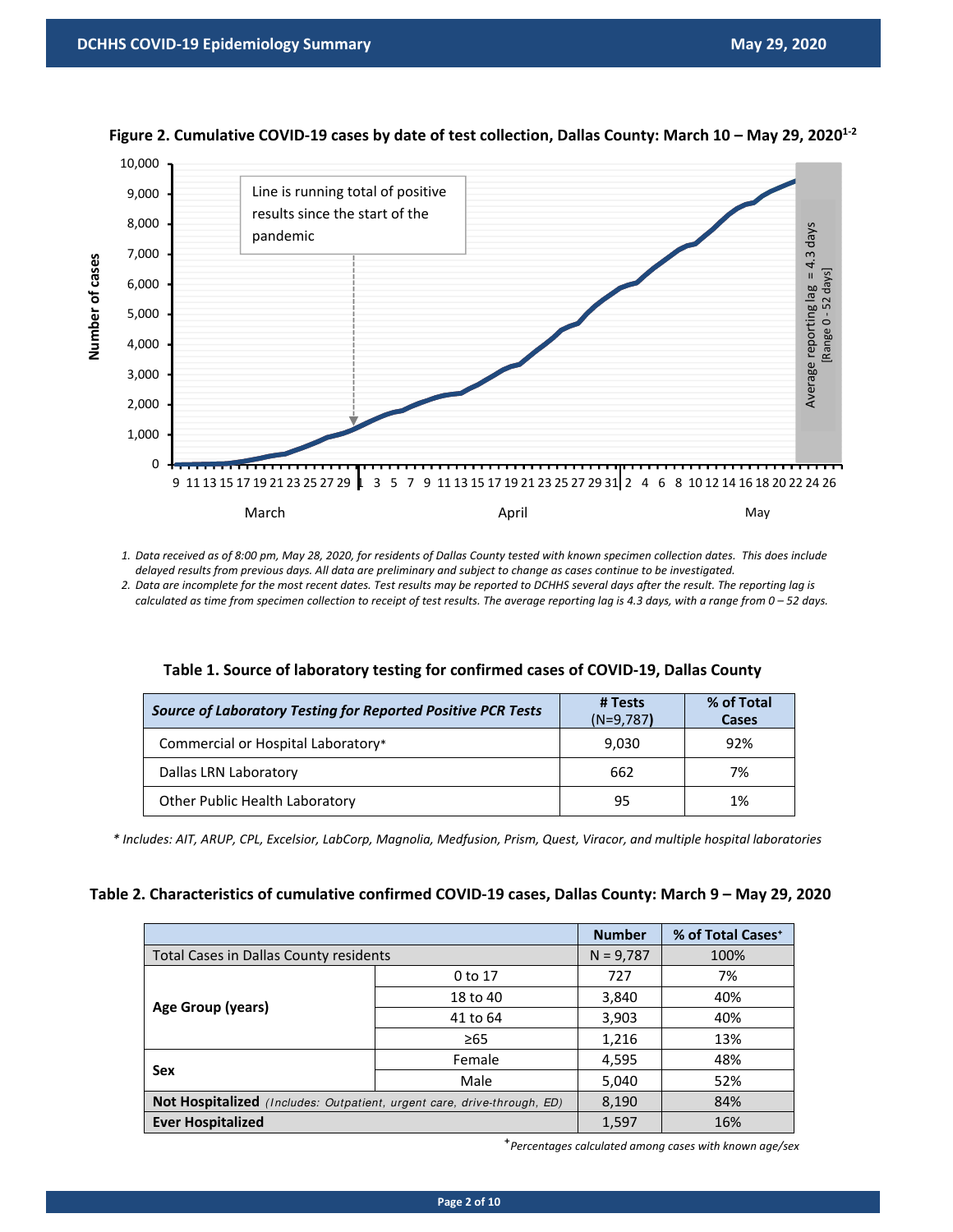



*\* Non‐hospitalized includes all patients not admitted to acute‐care hospitals (e.g. outpatient, urgent care, drive‐through, ED‐only, LTCF) and diagnosed with confirmed COVID‐19 by PCR testing. All data are preliminary and subject to change as cases continue to be received and investigated. \*\* Data are incomplete for the most recent dates. Test results may be reported to DCHHS several days after the result. The reporting lag is calculated as time from specimen collection to receipt of test results. The average reporting lag is 4.3 days, with a range from 0 – 52 days.* 



#### **Figure 4. Influenza and COVID‐19 hospitalizations by week of admission, Dallas County: September 2019 through week ending May 23, 2020 (CDC Week 21)**\*

*\* Hospitalized Dallas County residents diagnosed with confirmed COVID‐19 by PCR testing. All data are preliminary and subject to change as cases continue to be received and investigated.* 

*<sup>\*\*</sup> Data are incomplete for the most recent dates. Test results may be reported to DCHHS several days after the result. The reporting lag is calculated as time from specimen collection to receipt of test results. The average reporting lag is 4.3 days, with a range from 0 – 52 days.*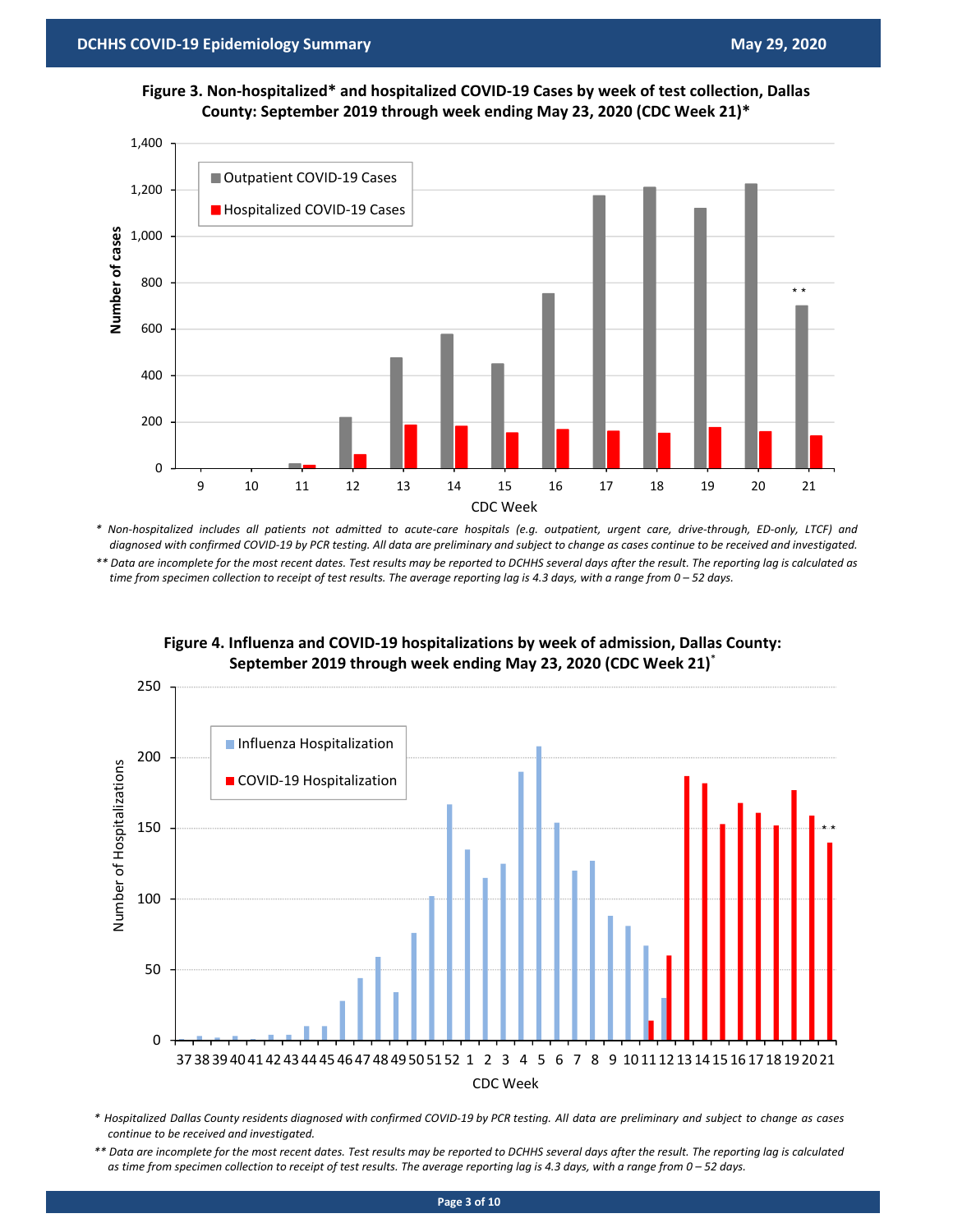## **Table 3. Characteristics of cumulative hospitalized confirmed COVID‐19 cases, Dallas County: March 10 – May 29, 2020**

|                                      |                       | <b>Hospitalized Cases</b> | %                  |  |
|--------------------------------------|-----------------------|---------------------------|--------------------|--|
| <b>Ever Hospitalized</b>             |                       | $N = 1,597$               | 16% of Total Cases |  |
| Admitted to Intensive Care Unit      |                       | 475                       | 30%                |  |
| <b>Mechanical Ventilation</b>        |                       | 281                       | 18%                |  |
| Sex                                  | Male                  | 903                       | 57%                |  |
|                                      | Female                | 694                       | 43%                |  |
|                                      | $0 - 17$              | 15                        | 1%                 |  |
| Age Group (years)                    | 18-40                 | 316                       | 20%                |  |
|                                      | 41-64                 | 767                       | 48%                |  |
|                                      | $\geq 65$             | 499                       | 31%                |  |
| Presence of ≥1 high risk condition   |                       | 856                       | 54%                |  |
| <b>Diabetes</b>                      |                       | 490                       | 31%                |  |
| Lung Disease (e.g. COPD, asthma)     |                       | 194                       | 12%                |  |
| Heart Disease (e.g. CHF)             |                       | 229                       | 14%                |  |
| Kidney Disease (e.g. ESRD, dialysis) |                       | 166                       | 10%                |  |
| Cancer, Immune-compromise            |                       | 131                       | 8%                 |  |
| Pregnancy                            |                       | 41                        | 3%                 |  |
|                                      | White                 | 242                       | 15%*               |  |
| Race/ Ethnicity                      | Hispanic              | 767                       | 48%*               |  |
|                                      | <b>Black</b>          | 348                       | 22%*               |  |
|                                      | Other                 | 62                        | $4%$ *             |  |
|                                      | Non-reported/ Unknown | 178                       | 11%                |  |

*\* Percentages can also be calculated to exclude cases for which race/ethnicity was not reported*

#### **Table 4. Characteristics of cumulative confirmed COVID‐19 deaths, Dallas County: March 10 – May 29, 2020**

| Death classified as confirmed if decedent was a Dallas<br>County resident with a positive COVID-19 PCR test. Data<br>are obtained from ME office, hospitals, and vital statistics. |          | <b>Confirmed Deaths</b> | %1                                   |  |
|------------------------------------------------------------------------------------------------------------------------------------------------------------------------------------|----------|-------------------------|--------------------------------------|--|
|                                                                                                                                                                                    |          | $N = 223$               | 2% of Total Cases                    |  |
|                                                                                                                                                                                    | Male     | 146                     | 65%                                  |  |
| Sex                                                                                                                                                                                | Female   | 77                      | 35%                                  |  |
|                                                                                                                                                                                    | 17-40    | 12                      | 5%                                   |  |
| Age Group (years)                                                                                                                                                                  | 41-64    | 59                      | 27%                                  |  |
|                                                                                                                                                                                    | ≥65      | 152                     | 68%                                  |  |
| Resident of a Long-Term Care Facility                                                                                                                                              |          | 86                      | 39%                                  |  |
| Presence of $\geq 1$ high risk condition                                                                                                                                           |          | 149                     | 74%                                  |  |
| <b>Diabetes</b>                                                                                                                                                                    |          | 86                      | 43%                                  |  |
| Race/ Ethnicity                                                                                                                                                                    | White    | 82                      | 37% (29% of population) <sup>2</sup> |  |
|                                                                                                                                                                                    | Hispanic | 77                      | 35% (41% of population) <sup>2</sup> |  |
| <b>Black</b><br>Asian                                                                                                                                                              |          | 52                      | 23% (24% of population) <sup>2</sup> |  |
|                                                                                                                                                                                    |          | 9                       | 4% (7% of population) <sup>2</sup>   |  |

**<sup>1</sup>***Percentages calculated among those with known underlying health conditions or race/ethnicity as reported by medical provider*  2 *2019 U.S. Census population estimates for Dallas County*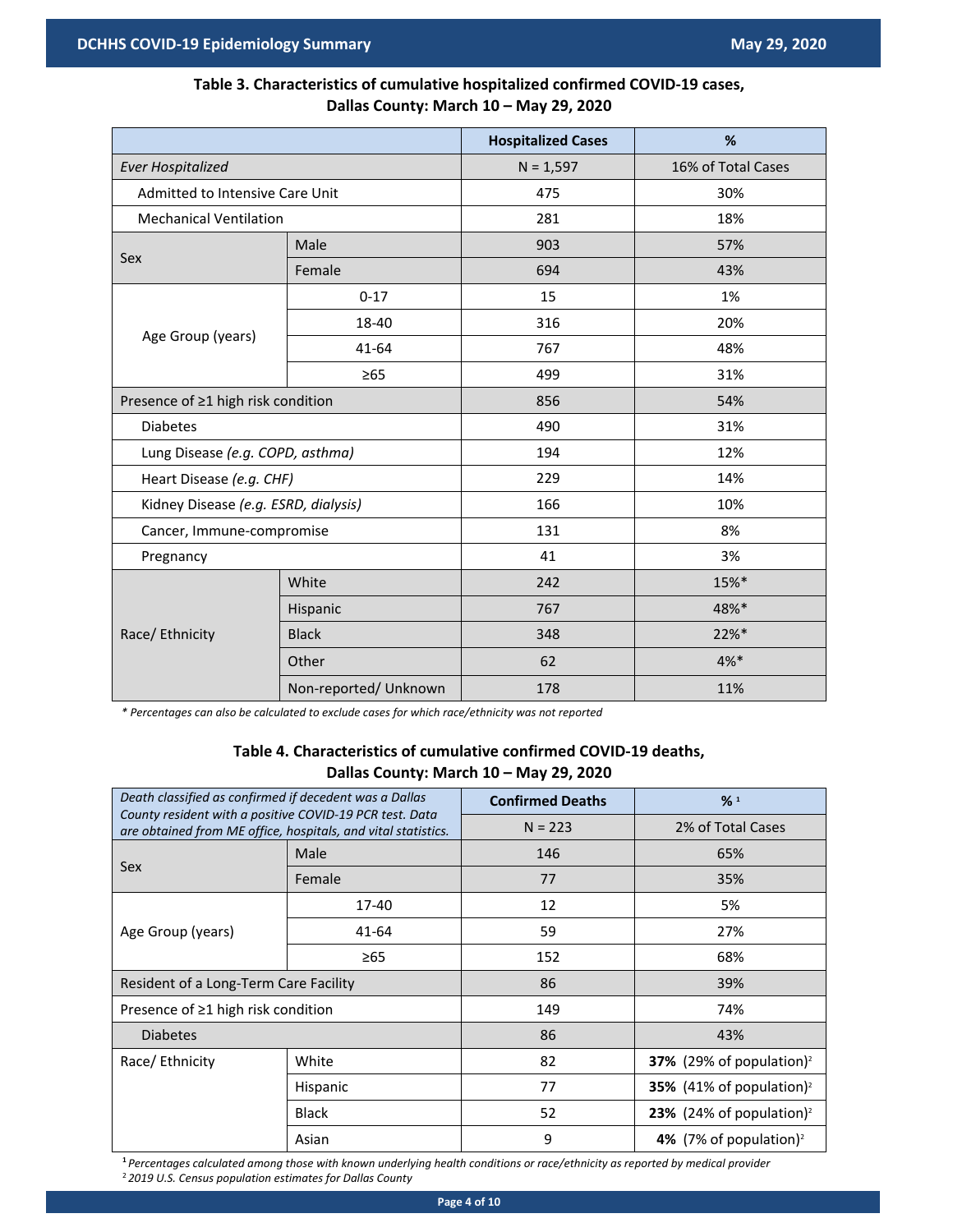| <b>Week Ending</b>          |                    | 3/28/20 | 4/4/20         | 4/11/20      | 4/18/20        | 4/25/20        | 5/2/20       | 5/9/20         | 5/16/20      | 5/23/20      |
|-----------------------------|--------------------|---------|----------------|--------------|----------------|----------------|--------------|----------------|--------------|--------------|
| SARS-CoV-2                  | Positive           | 199     | 370            | 327          | 364            | 378            | 472          | 558            | 502          | 299          |
| <b>Novel</b>                | <b>Total Tests</b> | 1,816   | 2,736          | 2,920        | 3,221          | 3,409          | 4,171        | 4,816          | 5,182        | 2,447        |
| Coronavirus                 | % Positive         | 11.0%   | 13.5%          | 11.2%        | 11.3%          | 11.1%          | 11.3%        | 11.6%          | 9.7%         | 12.2%        |
|                             | Positive           | 14      | 5              | 1            | $\Omega$       | 1              | $\mathbf{0}$ | 0              | $\Omega$     | 0            |
| Influenza                   | <b>Total Tests</b> | 1,772   | 1,067          | 328          | 560            | 454            | 325          | 337            | 315          | 255          |
|                             | % Positive         | 0.8%    | 0.4%           | 0.3%         | 0%             | 0.2%           | 0%           | 0%             | 0%           | 0%           |
| Seasonal                    | Positive           | 15      | 9              | $\mathbf{1}$ | $\mathbf{1}$   | $\Omega$       | $\Omega$     | $\Omega$       | $\mathbf{0}$ | $\mathbf{0}$ |
| (non-SARS-2)                | <b>Total Tests</b> | 1,123   | 545            | 313          | 456            | 214            | 119          | 133            | 135          | 91           |
| Coronavirus                 | % Positive         | 1.3%    | 1.7%           | 0.3%         | 0.2%           | 0%             | 0%           | 0%             | 0%           | 0%           |
|                             | Positive           | 15      | 11             | 5            | $\overline{3}$ | $\overline{2}$ | 3            | $\overline{2}$ | 5            | 3            |
| Adenovirus<br>(respiratory) | <b>Total Tests</b> | 1,129   | 560            | 313          | 440            | 374            | 246          | 281            | 252          | 233          |
|                             | % Positive         | 1.3%    | 2.0%           | 1.6%         | 0.7%           | 0.5%           | 1.2%         | 0.7%           | 2.0%         | 1.3%         |
|                             | Positive           | 114     | 29             | 15           | 6              | $\overline{2}$ | $\mathbf{1}$ | $\overline{2}$ | $\Omega$     | $\Omega$     |
| Metapneumo-<br>virus        | <b>Total Tests</b> | 1,129   | 630            | 313          | 444            | 374            | 246          | 281            | 252          | 233          |
|                             | % Positive         | 10.1%   | 4.6%           | 4.8%         | 1.4%           | 0.5%           | 0.4%         | 0.7%           | 0%           | 0%           |
|                             | Positive           | 99      | 43             | 19           | 20             | 17             | 10           | 7              | 3            | 5            |
| Rhinovirus/<br>Enterovirus  | <b>Total Tests</b> | 1,129   | 630            | 313          | 444            | 374            | 246          | 281            | 252          | 233          |
|                             | % Positive         | 8.8%    | 6.8%           | 6.1%         | 4.5%           | 4.5%           | 4.1%         | 2.5%           | 1.2%         | 2.1%         |
|                             | Positive           | 10      | $\overline{7}$ | $\mathbf{1}$ | $\mathbf{1}$   | $\Omega$       | $\mathbf{1}$ | $\overline{2}$ | $\mathbf{0}$ | $\Omega$     |
| <b>RSV</b>                  | <b>Total Tests</b> | 1,272   | 763            | 370          | 461            | 382            | 250          | 282            | 258          | 240          |
|                             | % Positive         | 0.8%    | 0.5%           | 0.3%         | 0.2%           | 0%             | 0.4%         | 0.7%           | 0%           | 0%           |

**Table 5. Respiratory virus testing by North Texas hospitals: March 22 – May 23, 2020 (CDC Weeks 13‐21)** 

*Data sources: National Respiratory and Enteric Virus Surveillance System and an additional subset of hospitals voluntarily reporting surveillance data directly to DCHHS. Testing denominators include out‐of‐county patients and testing performed only through hospitals in Dallas County. (Does not include FEMA drive‐thru clinics*). *Data are incomplete for the most recent dates.* 





1. *Data received as of 8:00 pm yesterday. All data are preliminary and subject to change as cases continue to be received and investigated.* 2. *Data are incomplete for the most recent dates. Test results may be reported to DCHHS several days after the result.*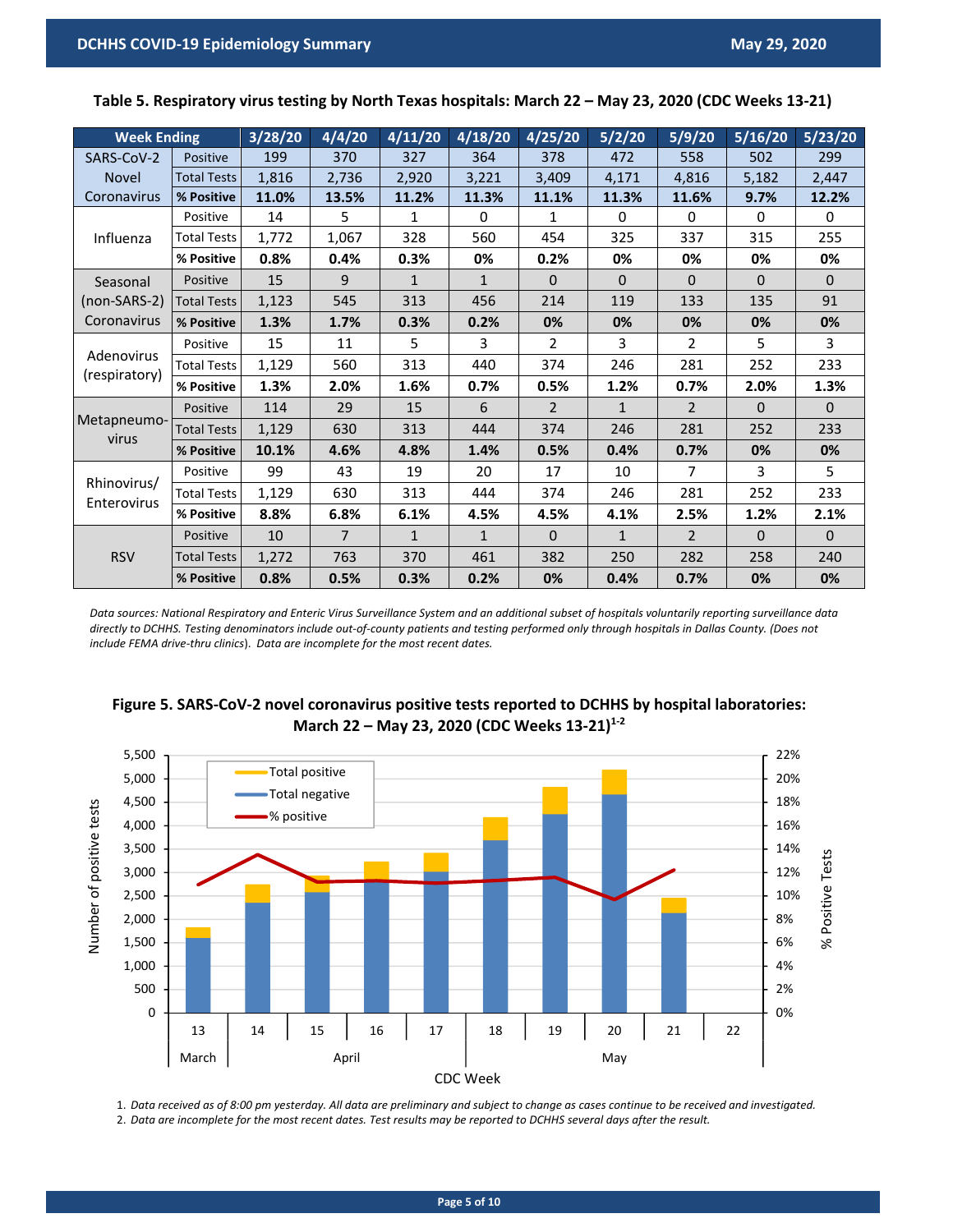#### **Table 6. Transmission risk factors for cumulative confirmed COVID‐19 cases, Dallas County**

| <b>Exposure Risk Factor</b>                               | Cases<br>$(N = 9, 787)$ | % of Total Cases |
|-----------------------------------------------------------|-------------------------|------------------|
| <b>International Travel</b>                               | 59                      | 0.6%             |
| Domestic Travel (Out-of-state)                            | 128                     | 1.3%             |
| Cruise Ship Travel                                        | 10                      | 0.1%             |
| Long-Term Care Facility (Resident)                        | 423                     | 4.3%             |
| County Jail (Inmate)                                      | 383                     | 3.9%             |
| State Jail (Inmate--TDCJ COVID-19 Medical Action Center)* | 24                      | 0.2%             |
| <b>Homeless Shelter</b>                                   | 48                      | 0.5%             |
| Meat/Food Processing Facilities                           | 241                     | 2.5%             |
| Close contact or Presumed Community Transmission**        | 8,471                   | 86.6%            |

*\*TDCJ cases are under the jurisdiction of the Texas Department of State Health Services* 

*\*\*Includes: household transmission, and cases with no other exposure risk factors identified*

#### **Table 7. Summary of weekly influenza and COVID‐19 hospitalizations and deaths from Dallas County hospitals, Vital Statistics and Medical Examiner's office** 1‐4

| <b>Week Ending</b>                                 |    |     |     |       |       |       |       |        |        | $03/21$ 03/28 04/04 04/11 04/18 04/25 05/02 05/09 05/16 05/23 05/30 |       | $9/08/19-$ |
|----------------------------------------------------|----|-----|-----|-------|-------|-------|-------|--------|--------|---------------------------------------------------------------------|-------|------------|
| <b>CDC Week</b>                                    | 12 | 13  | 14  | $15*$ | $16*$ | $17*$ | $18*$ | $19*$  | $20*$  | $21*$                                                               | $22*$ | Present    |
| Influenza hospitalizations <sup>1</sup>            | 30 | N/A | N/A | N/A   | N/A   | N/A   | N/A   | N/A    | N/A    | N/A                                                                 | N/A   | 1,990      |
| Influenza ICU admissions <sup>1</sup>              |    | N/A | N/A | N/A   | N/A   | N/A   | N/A   | N/A    | N/A    | N/A                                                                 | N/A   | 281        |
| Confirmed influenza-associated deaths <sup>2</sup> | 0  | N/A | N/A | N/A   | N/A   | N/A   | N/A   | N/A    | N/A    | N/A                                                                 | N/A   | 25         |
| COVID-19 hospitalizations <sup>3</sup>             | 60 | 187 | 182 | 153   | 168   | 161   | 152   | $177*$ | $159*$ | $140*$                                                              | $44*$ | $1,597*$   |
| COVID-19 ICU admissions <sup>3</sup>               | 28 | 62  | 64  | 55    | 48    | 52    | 45    | $51*$  | $32*$  | $22*$                                                               | $9*$  | 475*       |
| Confirmed COVID-19-associated deaths               | 3. | 11  | 10  | 17    | 31    | 27    | 27    | $28*$  | $39*$  | $25*$                                                               | $5*$  | $223*$     |

\* *All data are preliminary and subject to change as cases continue to be received and investigated.* 

<sup>1</sup> Reflects all influenza-associated hospitalizations reported from 14 hospitals located within Dallas County by week of any positive influenza tests.

<sup>2</sup> Confirmed influenza-associated deaths as defined by a positive laboratory test and any of the following: (1) death certificate denotation, (2) medical record documentation of compatible symptoms and clear progression from illness to death, or (3) determination by the County Medical Examiner's office (ME) of no alternate cause of death. Does not include possible influenza‐associated deaths with pending determination of primary cause of death.

<sup>3</sup> Reflects all COVID-19-associated hospitalizations reported from area hospitals within Dallas County by week of admission; data as of 7:00 pm yesterday.



#### **Figure 6. Confirmed COVID‐19‐associated deaths by week of death, Dallas County: March 2019 through week ending May 23, 2020 (CDC Week 21)\***

*\* Dallas County residents diagnosed with confirmed COVID‐19 by PCR testing.* 

*\*\* All data are preliminary and subject to change as cases continue to be received and investigated.*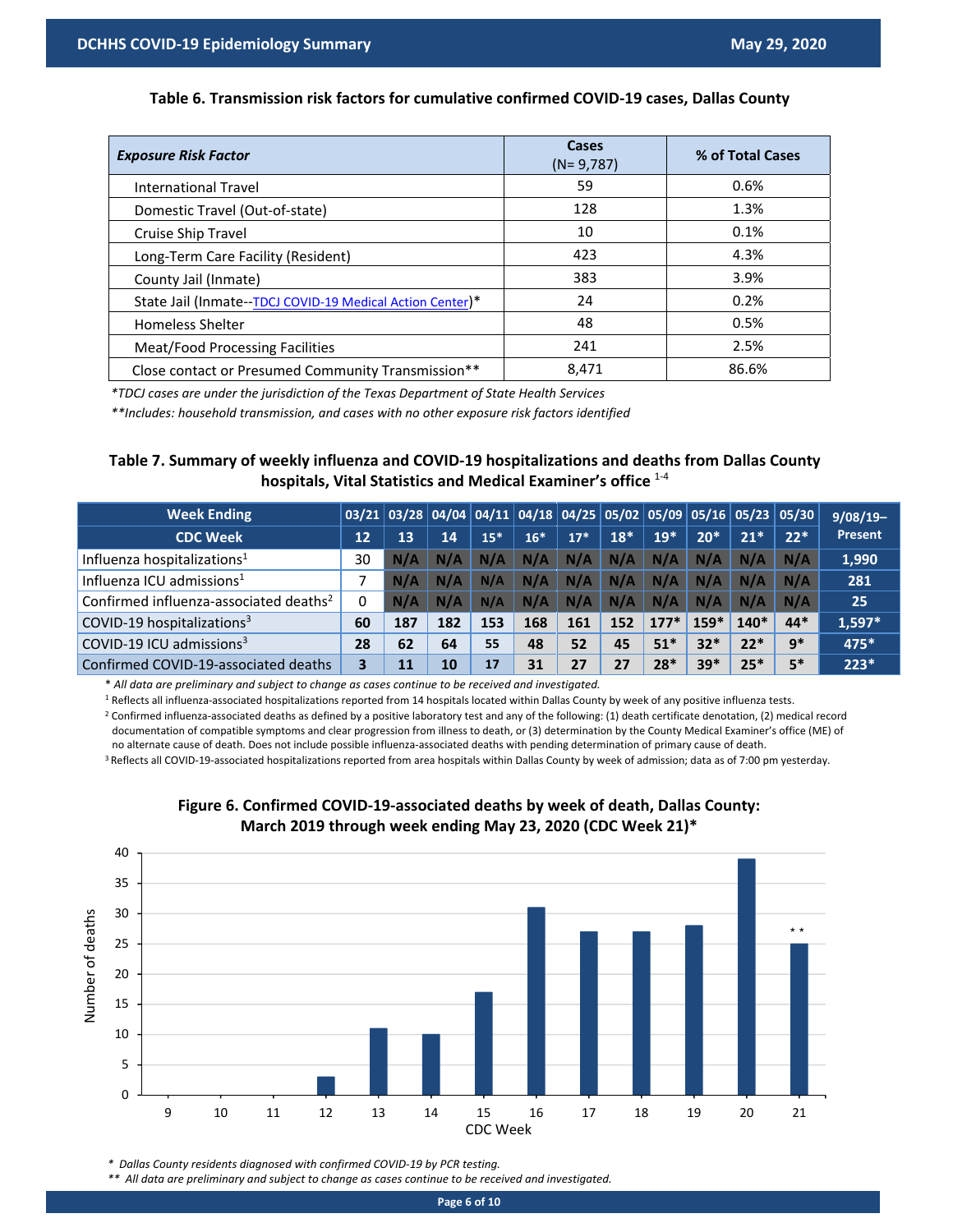**Figure 7. Intensive care unit hospitalizations for influenza and COVID‐19 by week of admission, Dallas County: September 2019 through week ending May 23, 2020 (CDC Week 21)\***



*\* New ICU admissions of Dallas County residents reported with confirmed COVID‐19 by PCR testing as of 8:00 pm yesterday. \*\* All data are preliminary and subject to change as cases continue to be received and investigated.* 



**Figure 8. Syndromic surveillance of emergency department visits for COVID‐like illness (CLI)\* and Influenza‐like illness (ILI)\*\*, Dallas County: September 29, 2019 – May 23, 2020** 

*ESSENCE Data is from 18 hospital emergency departments voluntarily reporting numbers of persons presenting with self‐reported chief complaints. \* CLI is defined as chief complaint of fever and cough or shortness of breath or difficulty breathing.* 

*\*\*ILI is defined as chief complaint of fever and cough or sore throat or mention of influenza.*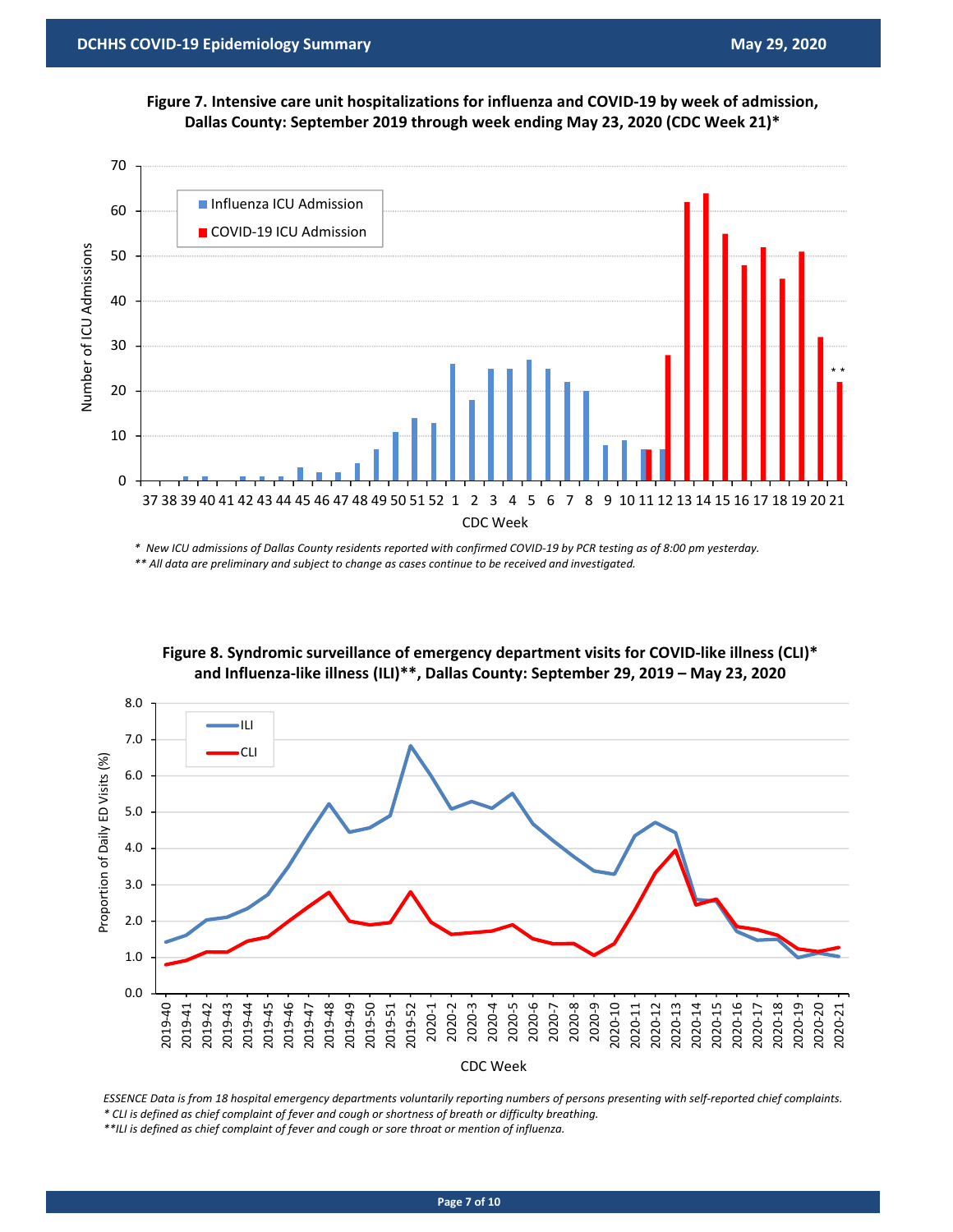## **Table 8. Occupations of hospitalized patients with confirmed COVID‐19, Dallas County, 3/10 – 5/29/20**

|                                                                             | <b>Hospitalized Cases</b><br>(%) of Total Employed |               |
|-----------------------------------------------------------------------------|----------------------------------------------------|---------------|
| <b>Occupation</b>                                                           | <b>Position</b>                                    | <b>Sector</b> |
| Critical Infrastructure Workers*                                            |                                                    | 431 (83%)     |
| <b>Healthcare and Public Health</b>                                         |                                                    | 73 (14%)      |
| Nurse, LVN, CNA                                                             | 12                                                 |               |
| Physician                                                                   | $\overline{4}$                                     |               |
| Other: Dentist, dietary, home health, medical assistant, mental health, PCT | 57                                                 |               |
| <b>Transportation and Logistics</b>                                         |                                                    | 70 (13%)      |
| Airline/Airport                                                             | 11                                                 |               |
| Parcel or postal delivery                                                   | 9                                                  |               |
| Cab/rideshare or bus driver                                                 | 14                                                 |               |
| Other: Mechanic, truck driver, freight, railroad                            | 36                                                 |               |
| Food and Agriculture                                                        |                                                    | 81 (16%)      |
| Grocery                                                                     | 19                                                 |               |
| Restaurant                                                                  | 32                                                 |               |
| Other: Food processing, production, supply                                  | 30                                                 |               |
| Other Community/Government Essential Functions                              |                                                    | 29 (6%)       |
| Clergy (Pastor, priest)                                                     | 7                                                  |               |
| Education (Teacher, administration)                                         | 5                                                  |               |
| Judicial system (Attorney)                                                  | 7                                                  |               |
| Other: Real estate services, shelter services, government operations        | 10                                                 |               |
| Public Works and Infrastructure Support Services                            |                                                    | 64 (12%)      |
| Construction/Contractor                                                     | 40                                                 |               |
| Other: Waste disposal, landscaping, maintenance                             | 24                                                 |               |
| Financial (Accounting, bank, insurance)                                     |                                                    | 24 (5%)       |
| Communications and Information Technology                                   |                                                    | 16 (3%)       |
| Commercial Facilities (Building materials, painting, warehouse)             |                                                    | 26 (5%)       |
| Hygiene Services (Custodian, housekeeping)                                  |                                                    | 16 (3%)       |
| Law Enforcement, Public Safety, First Responders                            |                                                    | 13 (2%)       |
| Critical Manufacturing (Manufacturing metal, packaging)                     |                                                    | 15 (3%)       |
| Energy/Utilities (Electricity, petroleum, gas)                              |                                                    | 6(1%)         |
| Non-Critical Infrastructure Workers (Includes retail, personal services)    |                                                    | 62 (12%)      |
| <b>Employed</b> (position not reported)                                     |                                                    | 26 (5%)       |
| <b>Total reporting any employment</b>                                       |                                                    | 519           |
| Non-Employed (Includes retired, child, homemaker, etc.)                     |                                                    | 536           |
| Student ( $\geq$ 18 years old)                                              |                                                    | 12            |
| Not reported                                                                |                                                    | 568           |
| Total hospitalized                                                          |                                                    | 1,635         |

*\* Includes only residents of Dallas County with self‐reported occupational information. All data is preliminary and subject to change.* 

*\*\*CISA Advisory Memorandum on Identification of Essential Critical Infrastructure Workers During COVID‐19 Response, v3.1, May 19, 2020*  https://www.cisa.gov/sites/default/files/publications/Version\_3.1\_CISA\_Guidance\_on\_Essential\_Critical\_Infrastructure\_Workers.pdf.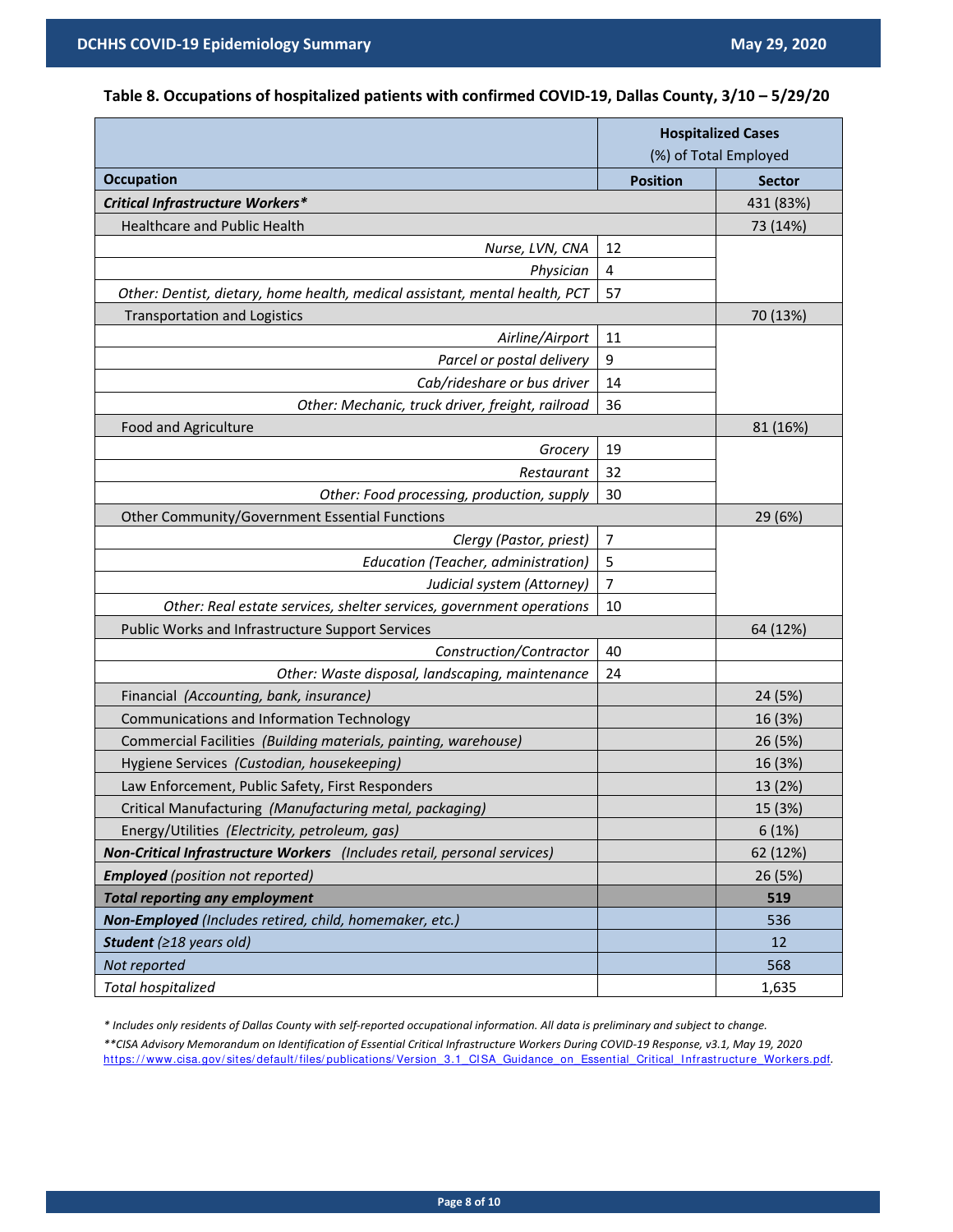## **Table 9. Cumulative COVID‐19 cases by city of residence within Dallas County as of May 29, 2020**

*(e.g. Does not include cases who reside in portions of cities which are not within Dallas County.)*

| <b>City of Residence</b> | Cases (N=9,787) | % of Total Cases |
|--------------------------|-----------------|------------------|
| Addison                  | 33              | 0.3%             |
| <b>Balch Springs</b>     | 89              | 0.9%             |
| Carrollton               | 132             | 1.3%             |
| Cedar Hill               | 148             | 1.5%             |
| Cockrell Hill            | 16              | 0.2%             |
| Combine                  | $\mathbf{1}$    | 0.0%             |
| Coppell                  | 43              | 0.4%             |
| Dallas                   | 5,438           | 55.6%            |
| DeSoto                   | 185             | 1.9%             |
| Duncanville              | 148             | 1.5%             |
| Farmers Branch           | 136             | 1.4%             |
| Garland                  | 808             | 8.3%             |
| Glenn Heights            | 24              | 0.2%             |
| <b>Grand Prairie</b>     | 423             | 4.3%             |
| <b>Highland Park</b>     | 18              | 0.2%             |
| <b>Hutchins</b>          | 48              | 0.5%             |
| Irving                   | 1,034           | 10.6%            |
| Lancaster                | 168             | 1.7%             |
| Mesquite                 | 523             | 5.3%             |
| Richardson               | 154             | 1.6%             |
| Rowlett                  | 87              | 0.9%             |
| Sachse                   | 16              | 0.2%             |
| Seagoville               | 54              | 0.6%             |
| Sunnyvale                | 13              | 0.1%             |
| <b>University Park</b>   | 26              | 0.3%             |
| Wilmer                   | 20              | 0.2%             |
| Wylie                    | $\overline{2}$  | 0.0%             |

## **CDC Priorities for COVID‐19 Testing** *(rev. date: 5/3/20)*

**(See CDC Guidance for Evaluating and Reporting Persons Under Investigation (PUI) at:**  https://www.cdc.gov/coronavirus/2019-nCoV/hcp/clinical-criteria.html)

#### **High Priority**

- Hospitalized patients **w ith** sym ptom s
- Healthcare facility workers, workers in congregate living settings, and first responders **w ith** sym ptom s
- Residents in long-term care facilities or other congregate living settings, including prisons and shelters, **w ith** sym ptom s

#### **Priority**

- Persons **w ith** sym ptom s of potential COVI D-19 infection, including: fever, cough, shortness of breath, chills, muscle pain, new loss of taste or smell, vomiting or diarrhea and/or sore throat.
- Persons without symptoms who are prioritized by health departments or clinicians, for any reason, including but not limited to: public health m onitoring, sentinel surveillance, or screening of other asymptomatic individuals according to state and local plans.